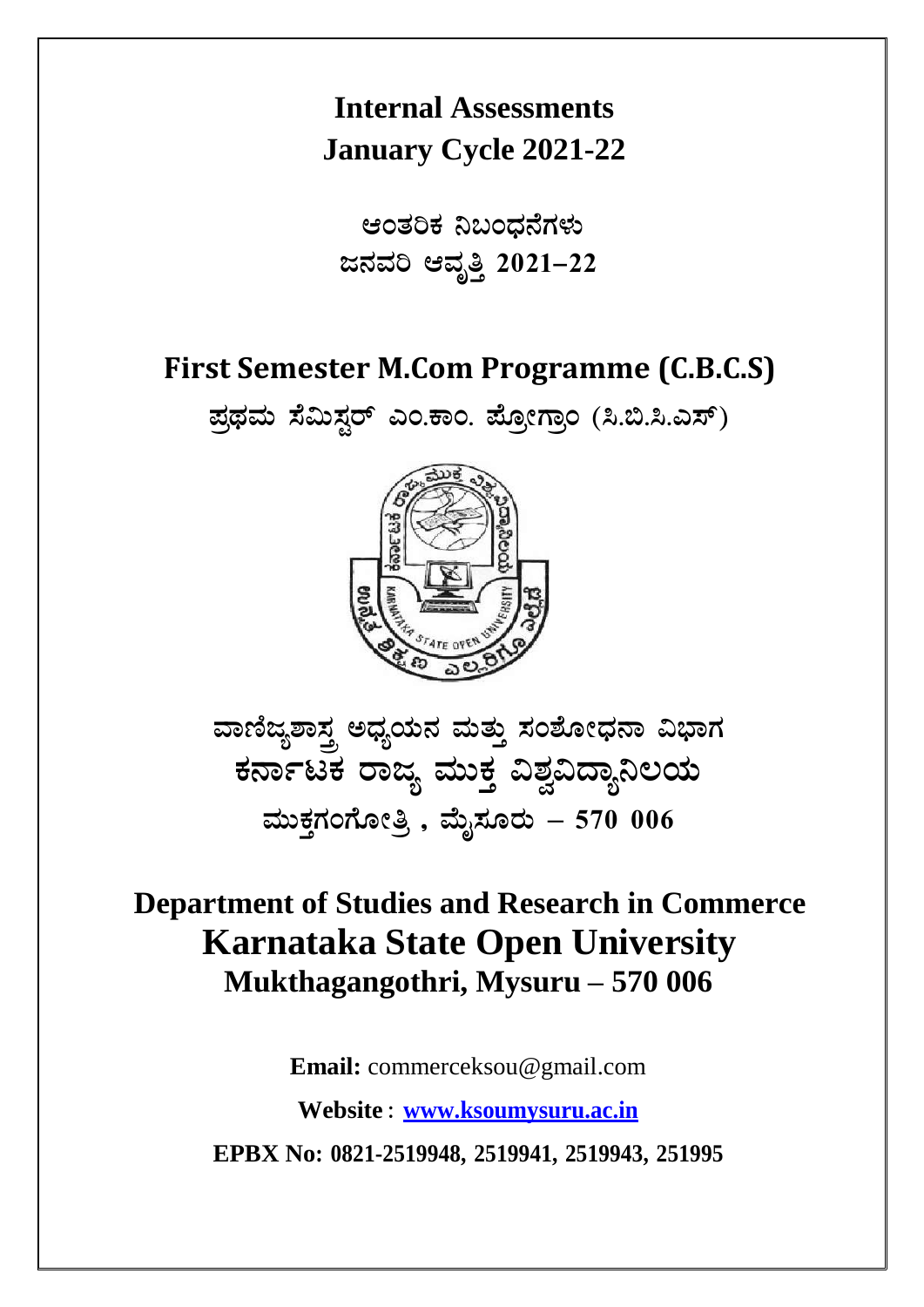#### **First Semester M.Com Programme (under CBCS) January Cycle 2021-22**

#### **Guidelines:**

Under the notification of University Grants Commission (ODL&OL regulations 2017) the evaluation, covers both internal assessment and term end examination. In the case of the former, the University has created continuous assessment for which primarily assignments system is followed. Assignments are given hereunder on the basis of the syllabus prescribed by the University. The questions relating to assignment are designed keeping in view the term end examination. Term end examination will be conducted at the end of the year of study as per calendar of events.

#### **The continuous assessment informations are as follows:**

- **1. Four questions** are given under each course. **Two questions** shall be answered compulsorily.
- **2.** There are 5 courses during First Semester consisting of **3 Hard Core Courses** and **2 Soft Core Courses** (excluding open elective course).
- **3.** Students shall write the assignments of appropriate soft core stream selected at the time of admission.
- **4.** If any students submit the assignments other than the selected soft core stream, that scripts will not be considered for evaluation.
- **5.** Each question carries **10** marks.
- **6.** The students are hereby instructed to answer the questions by referring the text books, SLM, journals and other sources.
- **7.** Only hand written assignments are considered. The typed material or computer printouts or photocopy are not considered under any circumstances for evaluation.
- **8.** In case, the study material is replicated in the assignments, it will be not considered for valuation.
- **9.** Write assignment on each course separately, in **A4 Sheet (one sided)** and in **blue** or **black ball point pen.**
- **10.**Students shall fill their details compulsorily in the cover page as per the prescribed format and shall enclose the format for each course separately.
- **11.**Keep all the assignments in a single envelop cover and may be superscribed as "**Assignments First semester M.Com Programme (CBCS)"** - **January Cycle** on the top of it.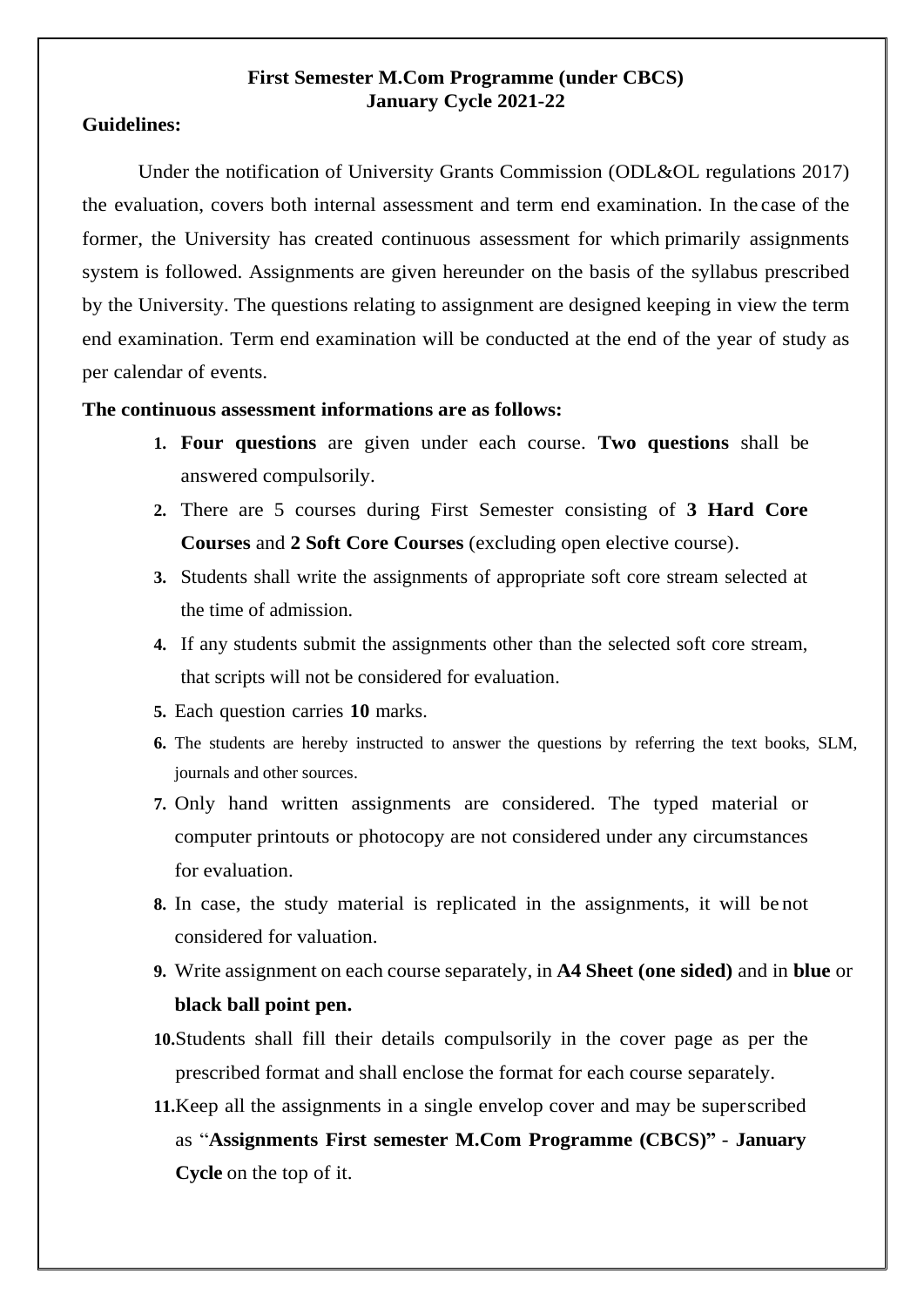**12.**M.Com., students shall submit the assignment to the below mentioned address.

#### **The Chairperson,**

Department of Studies and Research in Commerce, Karnataka State Open University, Mukthagangothri, Mysuru-570 006.

**Note:** 1. Internal Assignment related to open elective course of other disciplines shall be submitted to the respective chairperson of the department. If in case, the same is submitted to the Department of Commerce shall not be considered for valuation and students are held responsible for it.

 2. M.Com. Students should not submit the assignment to any other Regional Centre/any other Departments.

The students may feel free to contact any faculty member either in person or over phone. The contact numbers are available in prospectus/website.

### **Important date for Submission of the Assignment**

| <b>SI</b><br>No. | <b>Assignment</b> | <b>Last Date of</b><br><b>Submission</b> |
|------------------|-------------------|------------------------------------------|
|                  | Assignment        | 10.07.2022                               |

**Sd/- Chairperson**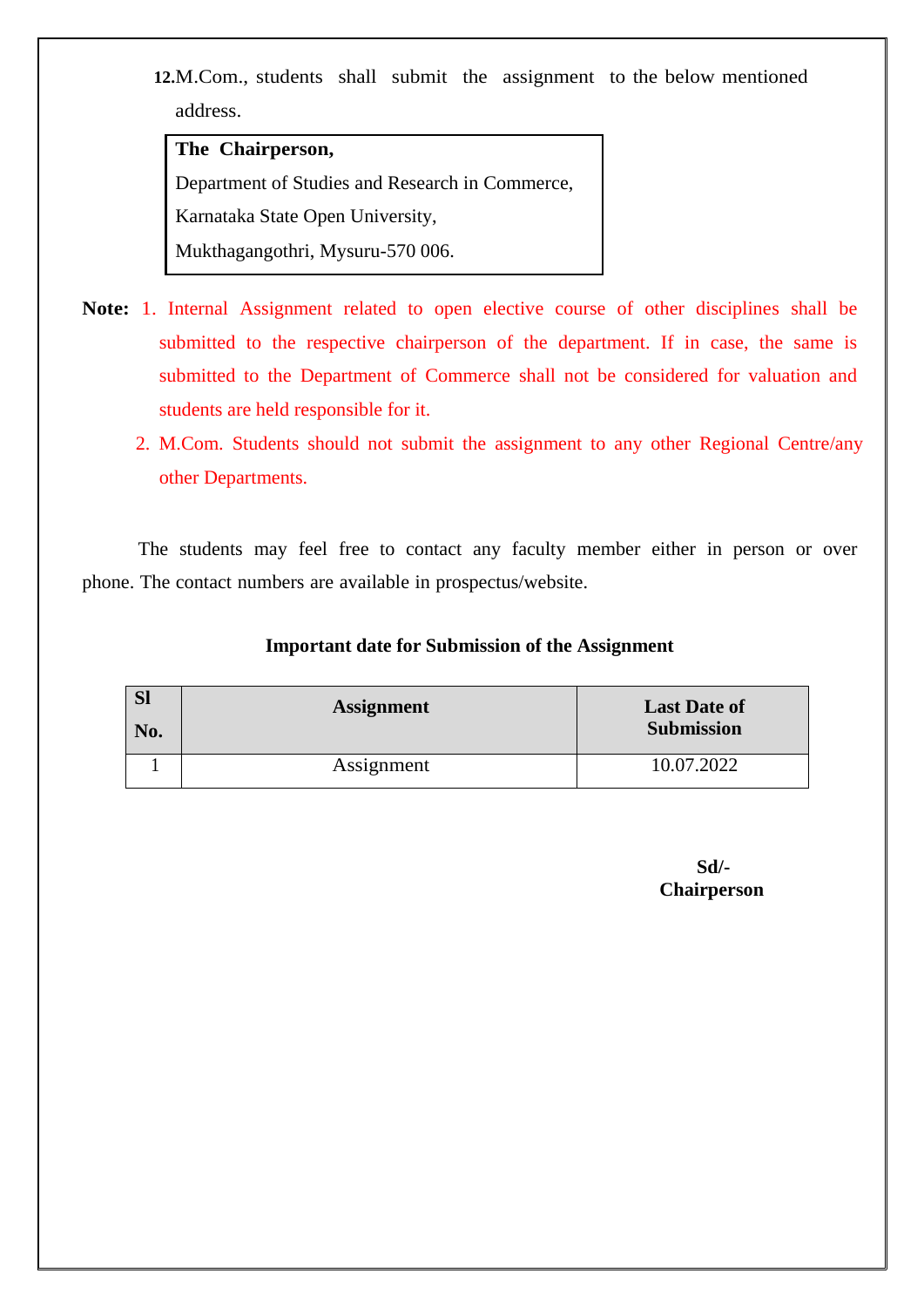



# **KARNATAKA STATE OPEN UNIVERSITY**

MUKTHA GANGOTHRI, MYSURU, Karnataka -570 006

# **INTERNAL ASSIGNMENT**

**Academic year 2021-22**

**January Cycle**

| <b>Name</b>                 |       |
|-----------------------------|-------|
| <b>Roll Number</b>          |       |
| Programme                   | M.Com |
| Stream (A/B/C/D)            |       |
| <b>Course/Subject Title</b> |       |
| <b>Mobile Number</b>        |       |
| <b>E-Mail ID</b>            |       |

……………………………………………………………………………………………………….

*For Office Use Only*

*Marks obtained*

**Signature of the Evaluators**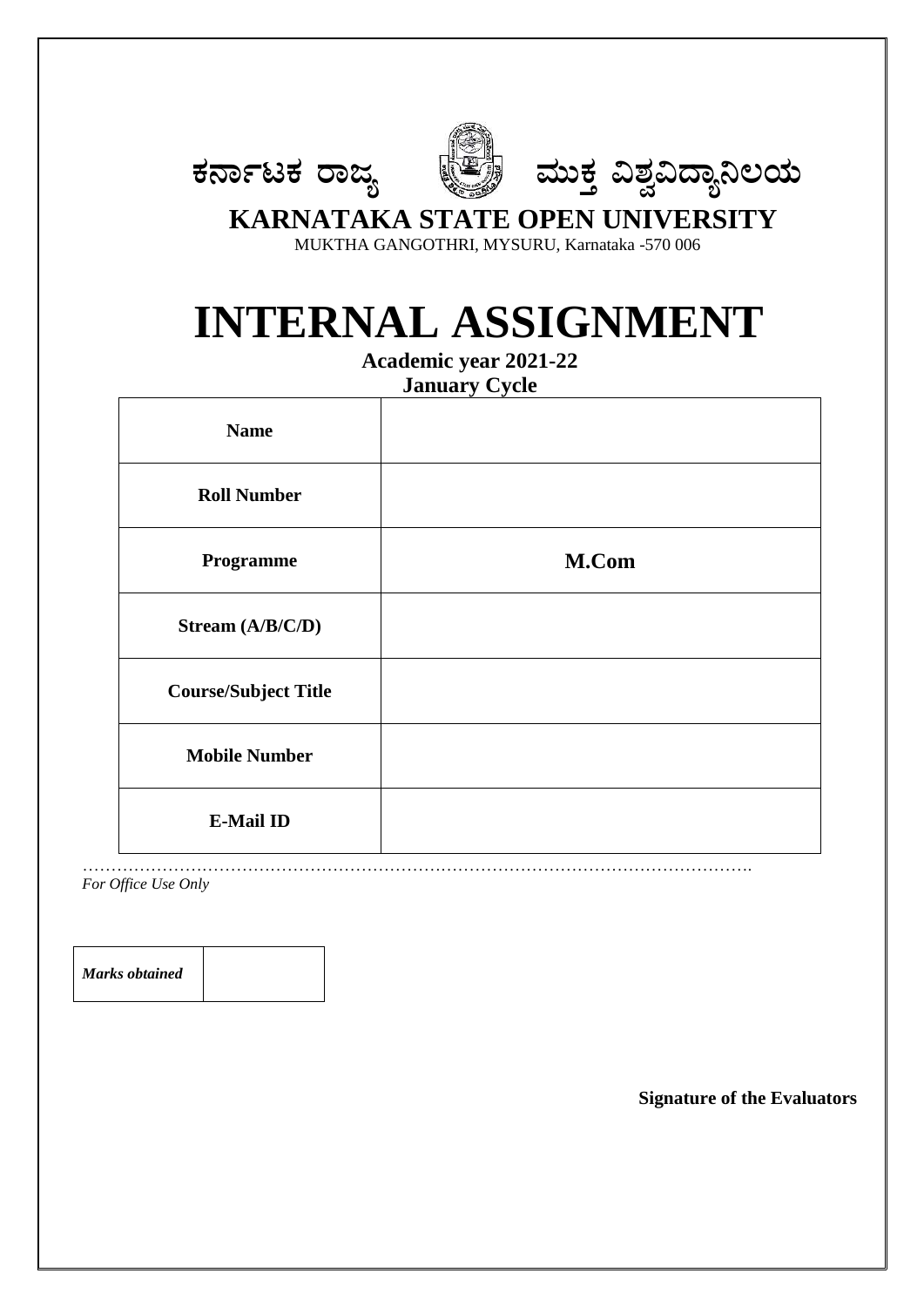

# **KARNATAKA STATE OPEN UNIVERSITY DEPARTMENT OF STUDIES AND RESEARCH IN COMMERCE**

# **M.Com – 1 st Semester (CBCS)**

 **Internal Assignment Questions (10 X 2 = 20)** 

# **Hard Core Courses**

### **Course - I**

### **COMHC1.1: Management and Behavioral Process**

**Answer any two of the following : MARKS : 2X10=20**

- 1. "Planning plays a pivotal role in the growth and success of an organization" Elucidate.
- 2. Define management. Is management getting work done through people Explain with suitable example.
- 3. Examine the various causes for conflict in an organization. What are the various methods of resolving organizational conflicts?

4. Explain the barriers of communication. Suggest measures to overcome them.

# **Course - II**

## **COMHC1.2: Business Policy and Environment**

**Answer any two of the following : MARKS : 2X10=20**

- 
- 1. Explain the impact of socio-cultural and technological factors on modern business environment with suitable examples.
- 2. Examine the recommendations of Kumaramangalam Birla Committee report on Corporate Governance.
- 3. "Globalization on the one hand is seen as a driving force to delivering economic prosperity to the people across the world, on the other hand it is blamed as a cause of contemporary illness"- Examine the above statement by highlighting the pros and cons of Globalization.
- 4. Discuss the various challenges faced by Micro, Small and Medium Enterprises in India.

**Course - III**

# **COMHC1.3: Marketing Management**

### Answer <u>any two</u> of the following: MARKS : 2X10=20

- 1. "Modern marketing is an integrated process of identification, assessment and satisfaction of human wants"- Discuss.
- 2. Explain the various strategies used by marketing companies in marketing of consumables in rural areas.
- 3. What do you mean by unfair advertising practices? Discuss the relevance of ethics in marketing practices.
- 4. Discuss the scope and importance of marketing research in today's business scenario. What are the limitations of marketing research?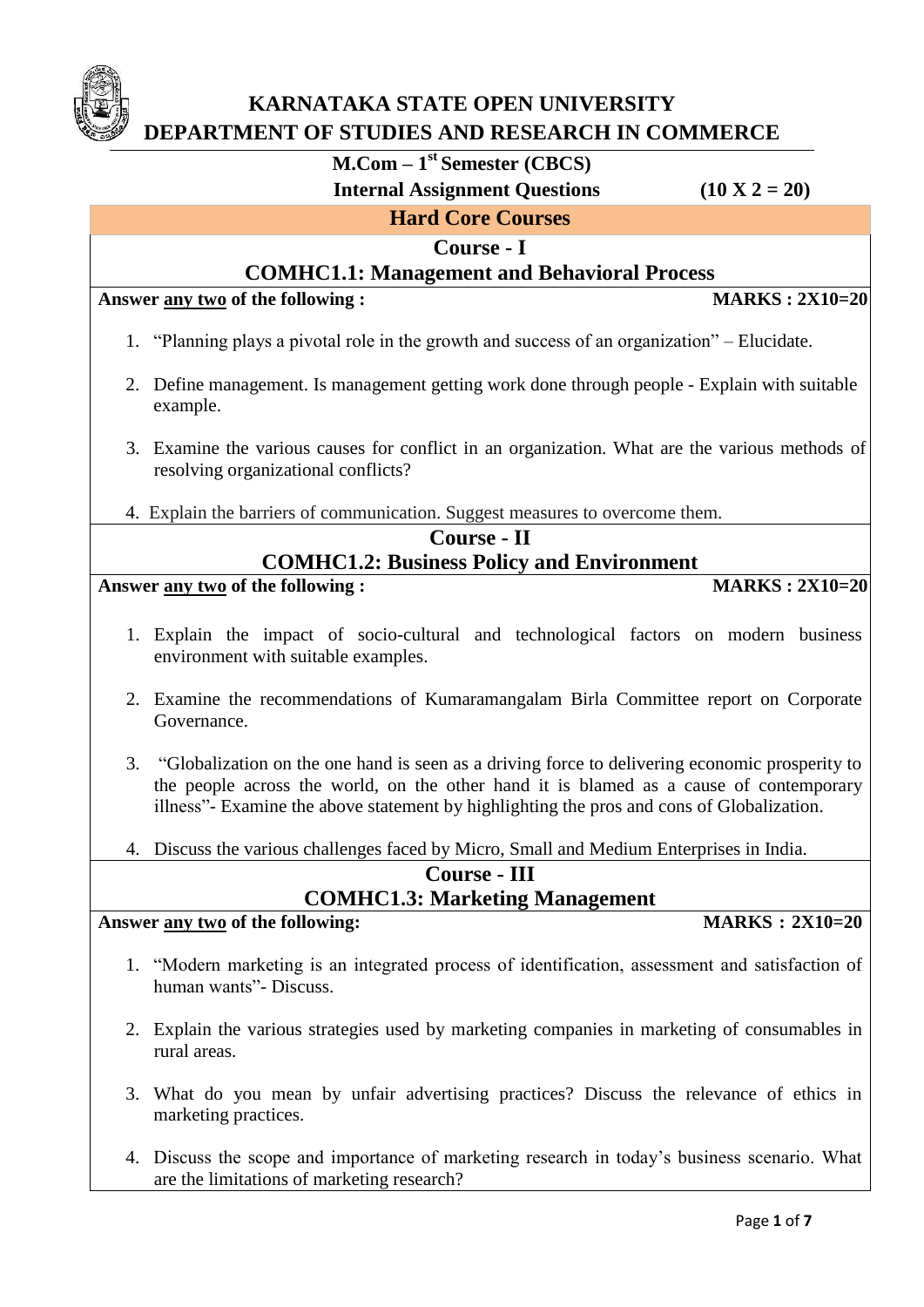### **Soft Core Stream – A: Accounting and Finance**

**Course - IV**

### **COMSC1.1 A: Advanced Financial Accounting**

#### Answer any two of the following: MARKS :  $2X10=20$

- 1. Explain the different methods of valuation of Goodwill.
- 2. Prepare Profit and Loss Statement and Balance sheet of M/S. Manyatha Co.Ltd. Trial balance for the year ending 31.03.2021 are given below:

| <b>Description</b>            | $Dr.(\bar{\zeta})$ | <b>Description</b>      | Cr(3)     |
|-------------------------------|--------------------|-------------------------|-----------|
| <b>Sundry Debtors</b>         | 1,45,000           | <b>Sundry Creditors</b> | 63,000    |
| Drawings                      | 52,450             | <b>Share Capital</b>    | 5,00,000  |
| <b>Insurance Expenses</b>     | 6,000              | <b>Purchase Return</b>  | 5,000     |
| <b>General Expenses</b>       | 30,000             | <b>Sales</b>            | 9,88,800  |
| <b>Salaries</b>               | 1,50,000           | Commission              | 3,200     |
| Patents                       | 75,000             | 5% Debentures           | 2,00,000  |
| Machinery                     | 2,00,000           | Reserves                | 20,000    |
| Leasehold Land                | 1,00,000           |                         |           |
| <b>Building</b>               | 3,00,000           |                         |           |
| Opening Inventory             | 58,600             |                         |           |
| Carriage on Purchases         | 20,400             |                         |           |
| <b>Carriage on Sales</b>      | 32,000             |                         |           |
| Fuel and Power                | 47,300             |                         |           |
| Wages                         | 1,04,800           |                         |           |
| Return Inward                 | 6,800              |                         |           |
| Cash at Bank                  | 29,500             |                         |           |
| Cash in Hand                  | 5,400              |                         |           |
| Purchases                     | 4,06,750           |                         |           |
| <b>Outstanding debentures</b> | 10,000             |                         |           |
| <b>Total</b>                  | 17,80,000          | <b>Total</b>            | 17,80,000 |

#### **Trial Balance for the year ending 31-03-2021**

#### **Adjustments:**

- Inventory on 31<sup>st</sup>, March 2021 was valued at  $\bar{\mathfrak{c}}$ .68,000.
- Depreciation on Machinery by 10% and Amortization of Patents by 20%.
- Unexpired Insurance at the end financial year was  $\bar{\mathcal{F}}$ .2,000.
- Wages includes  $\bar{\mathfrak{F}}$ .7,000 paid as advance to employees.
- 3. What do you mean by bonus issue? Explain its related provisions as per the Companies Act, 2013.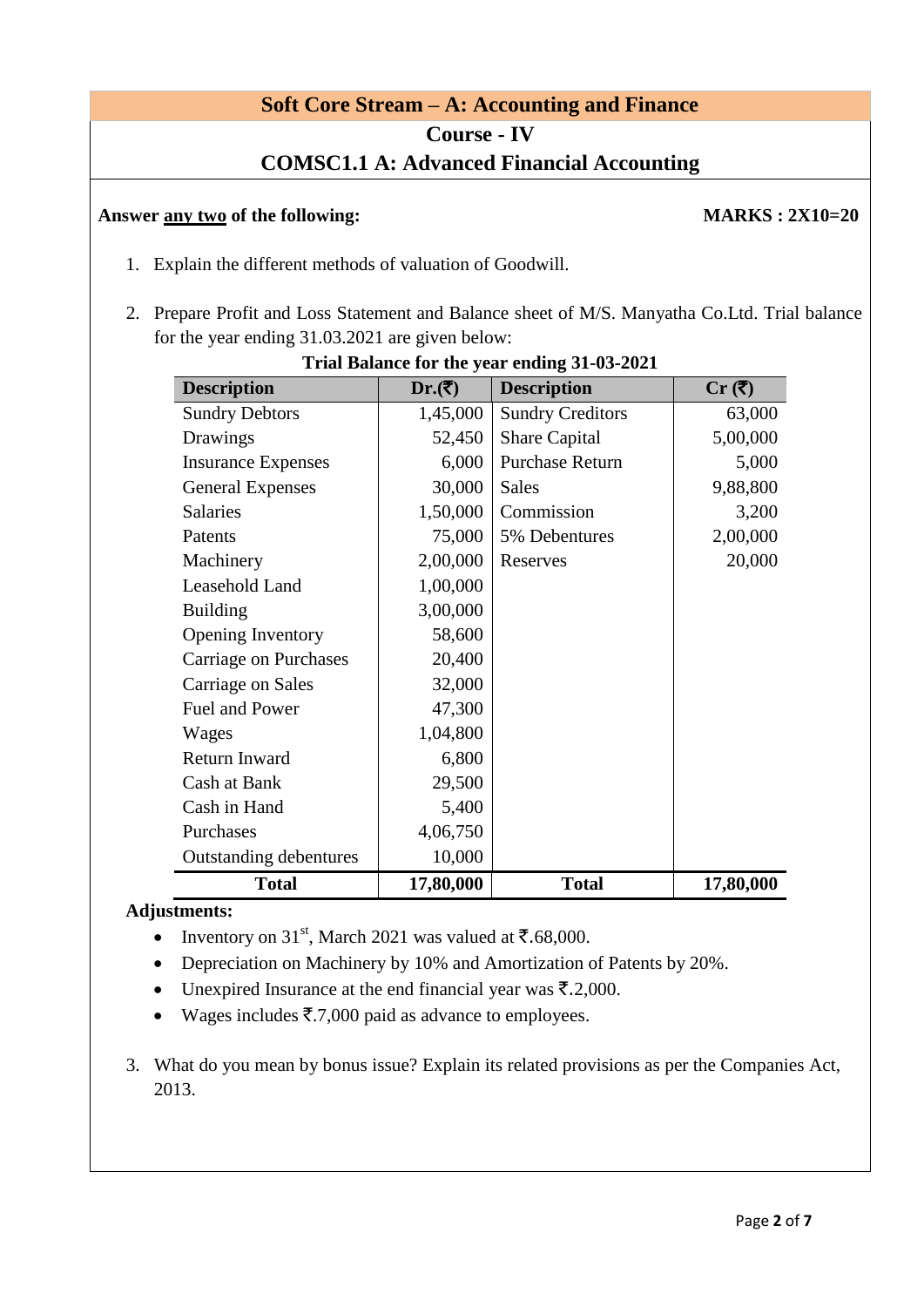4. Swarga Ltd., has agreed to acquire goodwill and assets (except investments and bank balance) of Naraka Ltd., as at 31.03.2021. The Balance Sheet of Poonam as on that date is as under:

| Share Capital;               |           | Good will                  | 80,000    |
|------------------------------|-----------|----------------------------|-----------|
| 32,000 Equity shares of ₹ 20 |           | Land and Buildings         | 3,20,000  |
| each                         | 6,40,000  | <b>Plant and Machinery</b> | 3,20,000  |
| <b>General Reserve</b>       | 1,00,000  | Investments                | 1,20,000  |
| Profit & loss Account        | 72,000    | <b>Stock</b>               | 1,60,000  |
| 8% Debentures                | 2,40,000  | Debtors                    | 2,00,000  |
| Sundry creditors             | 1,48,000  | Bank                       | 80,000    |
| Provision for tax            | 80,000    |                            |           |
|                              | 12,80,000 |                            | 12,80,000 |

Swarga Ltd., will

1) Discharge the debentures of Naraka Ltd., at a premium of 10% by the issue of 9% debentures.

2) Issue of three equity shares of  $\bar{\tau}$  20 each of Swarga Ltd., at the market value of  $\bar{\tau}$  25 per share for every two shares in Naraka Ltd.

3)Pay acquisition expenses of  $\bar{\tau}$  15,000

Naraka Ltd., sells investments for  $\bar{\tau}$  1,25,000. Swarga Ltd., values land and buildings at  $\mathsf{F4,00,000}$ , plant and machinery at 10% below the book value, stock at  $\mathsf{F}$  1,40,000 and debtors subject to 5% provision for bad debts, Prepare:

- a) Ledger accounts in the books of Naraka Ltd.
- b) Journal entries in the books of Swarga Ltd.

## **Course - V**

## **COMSC1.2A: Indian Financial System**

#### Answer any two of the following: MARKS :  $2X10=20$

- 1. "The economic development of any country depends upon the existence of well-organized financial system"- Discuss the relevance of financial system in the light of the above statement.
- 2. Discuss the relationship between Liquidity, Profitability and Solvency position of a Commercial banks.
- 3. Examine the Role of RBI in Agricultural and Industrial Development in India.
- 4. Discuss the guidelines issued by SEBI to regulate Venture Capital financing in India.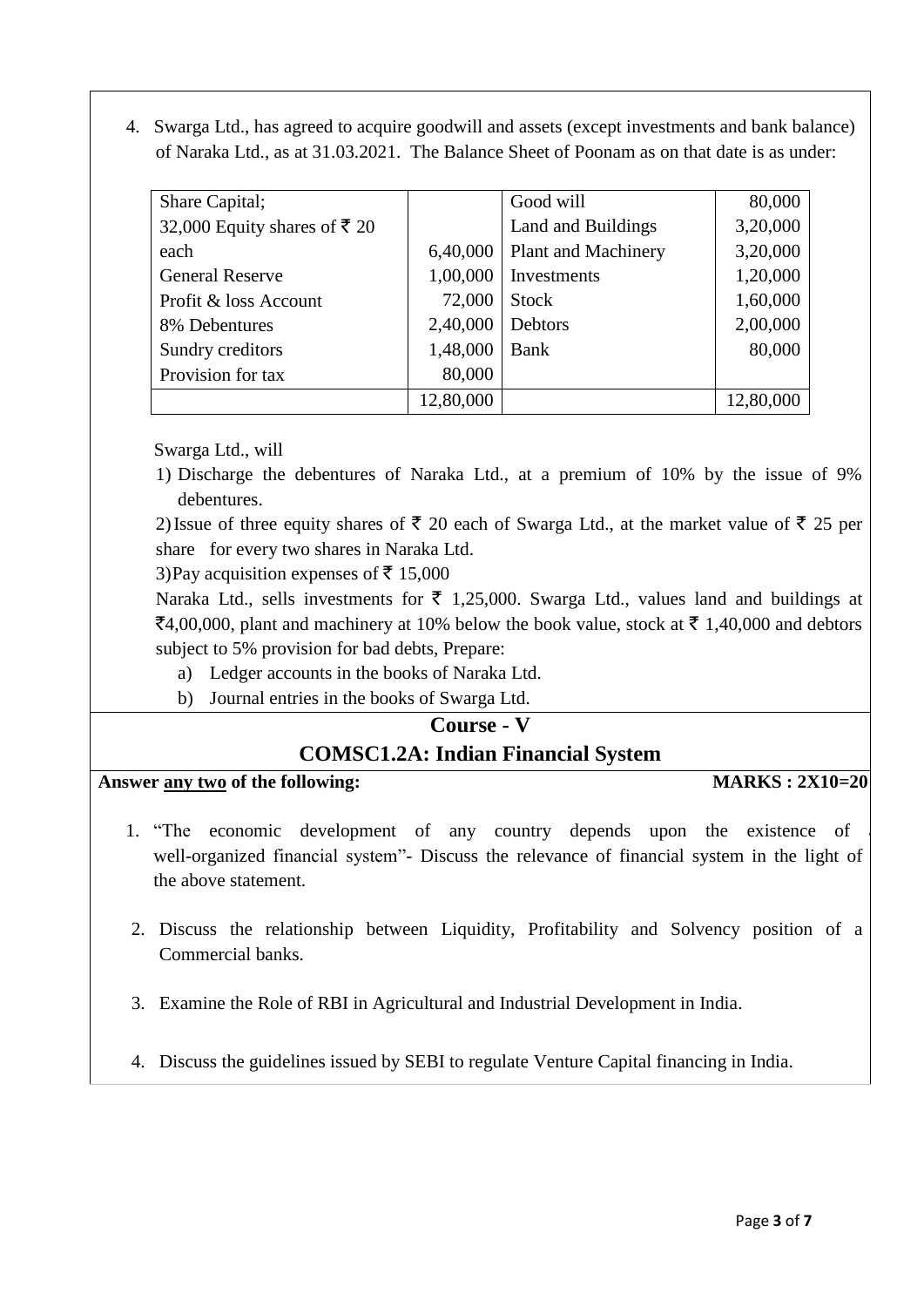# **Soft Core Stream – B: Marketing Management and Human Resource Management**

### **Course - IV**

### **COMSC1.1B: Consumer Behaviour and Marketing Strategy**

#### **Answer any two of the following: MARKS : 2X10=20**

- 1. "Consumer behaviour helps marketers to determine the unfulfilled needs and wants of consumers"-Discuss.
- 2. "Consumer diversity in consumer behaviour is largely studied by the types of consumers, their characteristics, preferences and changes."–Discuss.
- 3. **"**Marketing research plays a pivotal role in shaping marketing strategies of the firm"- Discuss the relevance of marketing research in increasing the sales volume of a firm.
- 4. Discuss the various stages involved in learning process with suitable examples.

# **Course - V COMSC1.2B: Training and Development**

#### **Answer any two of the following: MARKS : 2X10=20**

- 1. "Management development is crucial for the success of any organization"- Elucidate this statement.
- 2. "Organizations have a great role to play in the career development of its employees"- Do you agree with this statement? Give reasons for your answer.
- 3. Discuss the various techniques used in student centered training programs.
- 4. "There is a paradigm shift in the way training is conducted and delivered in the present scenario"- Discuss the various challenges in conducting training programs in the twenty first century.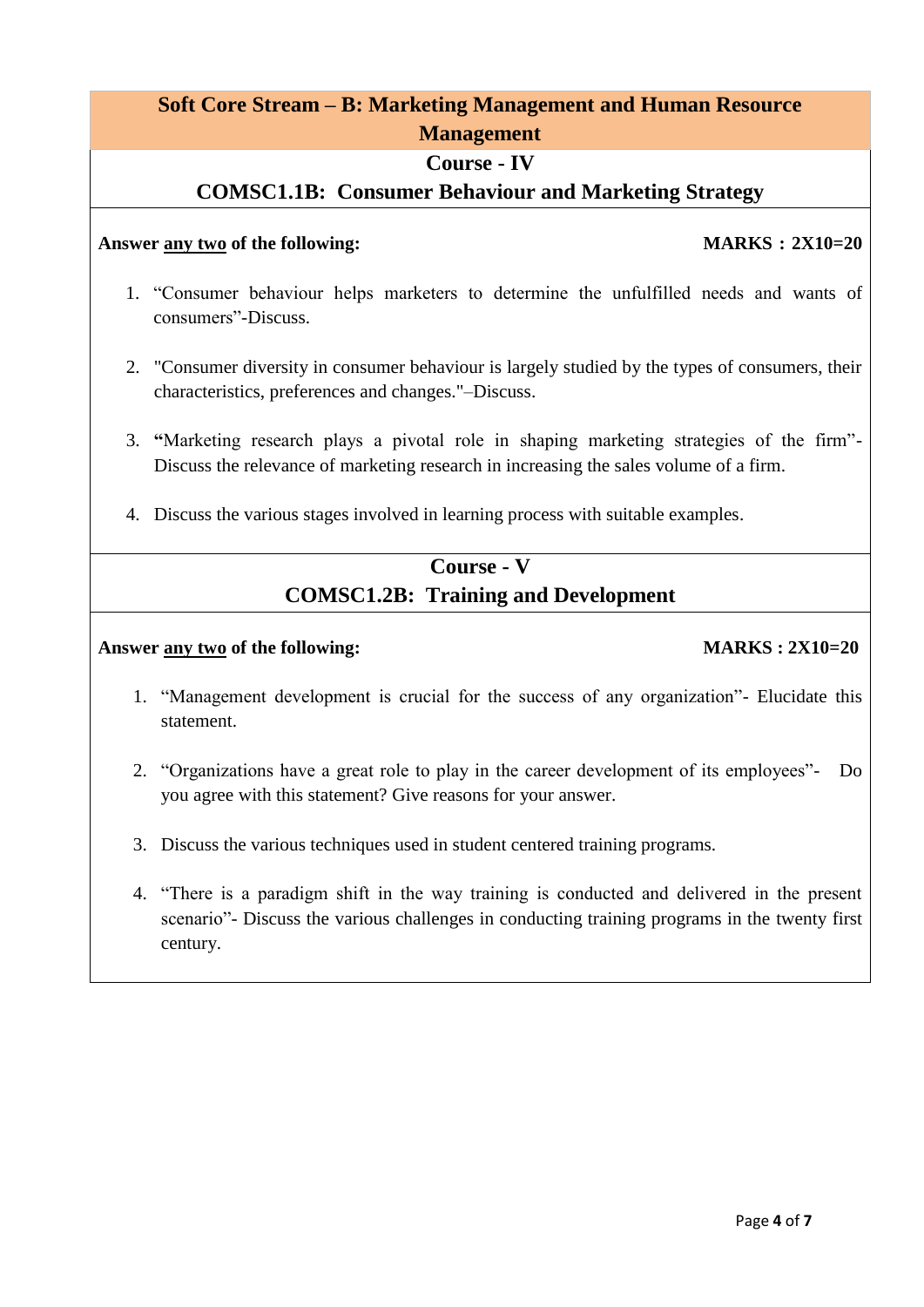# **Soft Core Stream – C: Accounting and Human Resource Management**

**Course - IV**

# **COMSC1.1 C: Advanced Financial Accounting**

#### Answer <u>any two</u> of the following: MARKS : 2X10=20

- 1. Explain the different methods of valuation of Goodwill.
- 2. Prepare Profit and Loss Statement and Balance sheet of M/S. Manyatha Co. Ltd. Trail balance for the year ending 31.03.2021 are given below:

| <b>Description</b>            | $Dr.(\bar{\zeta})$ | <b>Description</b>      | $Cr(\bar{z})$ |
|-------------------------------|--------------------|-------------------------|---------------|
| <b>Sundry Debtors</b>         | 1,45,000           | <b>Sundry Creditors</b> | 63,000        |
| Drawings                      | 52,450             | <b>Share Capital</b>    | 5,00,000      |
| <b>Insurance Expenses</b>     | 6,000              | <b>Purchase Return</b>  | 5,000         |
| <b>General Expenses</b>       | 30,000             | <b>Sales</b>            | 9,88,800      |
| <b>Salaries</b>               | 1,50,000           | Commission              | 3,200         |
| Patents                       | 75,000             | 5% Debentures           | 2,00,000      |
| Machinery                     | 2,00,000           | Reserves                | 20,000        |
| Leasehold Land                | 1,00,000           |                         |               |
| <b>Building</b>               | 3,00,000           |                         |               |
| Opening Inventory             | 58,600             |                         |               |
| Carriage on Purchases         | 20,400             |                         |               |
| Carriage on Sales             | 32,000             |                         |               |
| Fuel and Power                | 47,300             |                         |               |
| Wages                         | 1,04,800           |                         |               |
| Return Inward                 | 6,800              |                         |               |
| Cash at Bank                  | 29,500             |                         |               |
| Cash in Hand                  | 5,400              |                         |               |
| Purchases                     | 4,06,750           |                         |               |
| <b>Outstanding debentures</b> | 10,000             |                         |               |
| <b>Total</b>                  | 17,80,000          | <b>Total</b>            | 17,80,000     |

#### **Trial Balance for the year ending 31-03-2021**

#### **Adjustments:**

- Inventory on 31<sup>st</sup>, March 2021 was valued at  $\bar{\tau}$  68,000.
- Depreciation on Machinery by 10% and Amortization of Patents by 20%.
- Unexpired Insurance at the end financial year was  $\bar{\tau}$  2,000.
- Wages includes  $\bar{z}$  7,000 paid as advance to employees.
- 3. What do you mean by bonus issue? Explain its related provisions as per the Companies Act, 2013.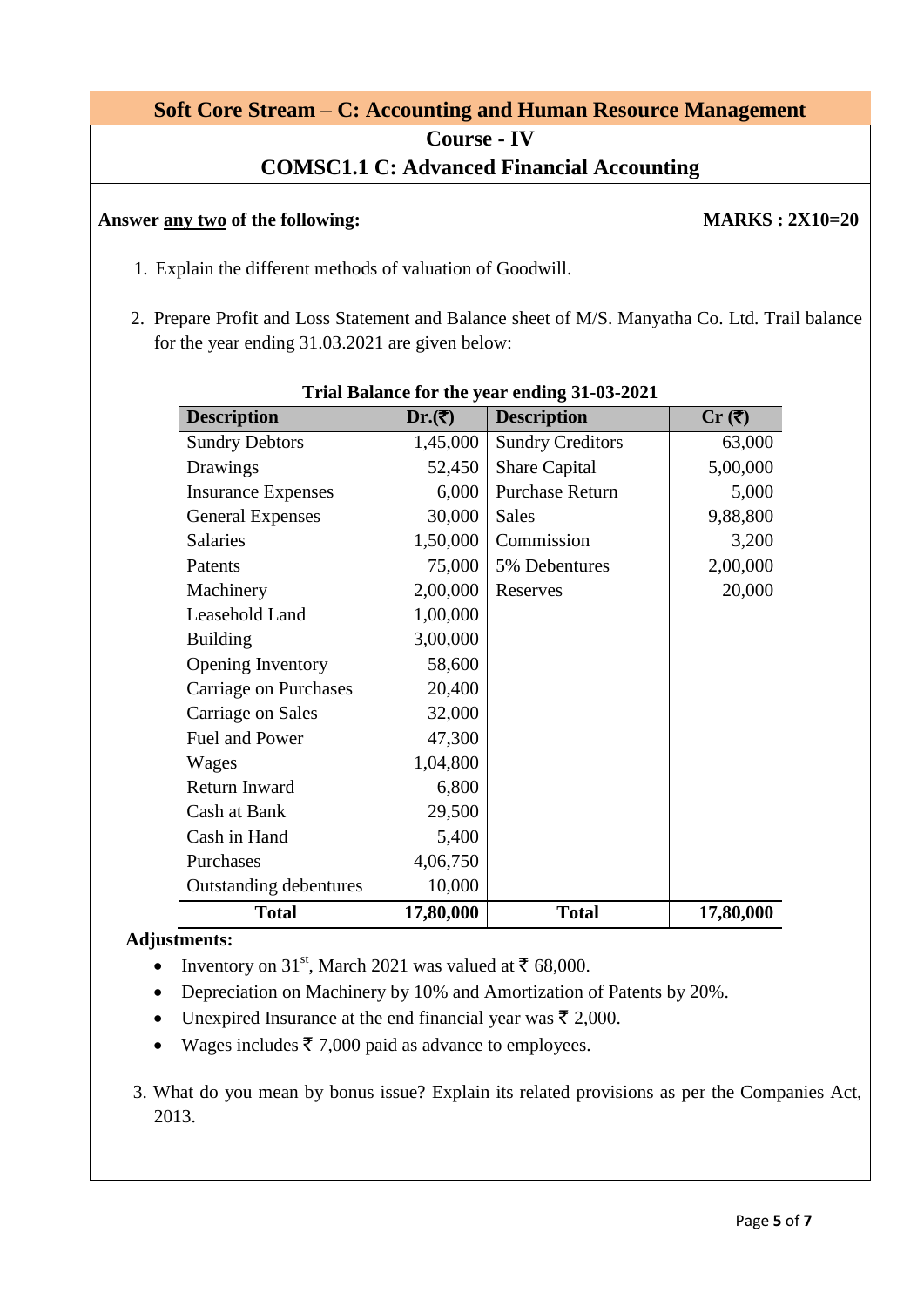4. Swarga Ltd., has agreed to acquire goodwill and assets (except investments and bank balance) of Naraka Ltd., as at 31.03.2021. The Balance Sheet of Poonam as on that date is as under:

| Share Capital;               |           | Good will                  | 80,000    |
|------------------------------|-----------|----------------------------|-----------|
| 32,000 Equity shares of ₹ 20 |           | Land and Buildings         | 3,20,000  |
| each                         | 6,40,000  | <b>Plant and Machinery</b> | 3,20,000  |
| <b>General Reserve</b>       | 1,00,000  | Investments                | 1,20,000  |
| Profit & loss Account        | 72,000    | <b>Stock</b>               | 1,60,000  |
| 8% Debentures                | 2,40,000  | Debtors                    | 2,00,000  |
| Sundry creditors             | 1,48,000  | Bank                       | 80,000    |
| Provision for tax            | 80,000    |                            |           |
|                              | 12,80,000 |                            | 12,80,000 |

Swarga Ltd., will

- 1) Discharge the debentures of Naraka Ltd., at a premium of 10% by the issue of 9% debentures.
- 2) Issue of three equity shares of  $\bar{\tau}$  20 each of Swarga Ltd., at the market value of  $\bar{\tau}$  25 per share for every two shares in Naraka Ltd.
- 3) Pay acquisition expenses of  $\bar{\tau}$  15,000

Naraka Ltd., sells investments for  $\bar{\tau}$  1,25,000. Swarga Ltd., values land and buildings at  $\bar{\xi}$  4,00,000, plant and machinery at 10% below the book value, stock at  $\bar{\xi}$  1,40,000 and debtors subject to 5% provision for bad debts, Prepare:

- a) Ledger accounts in the books of Naraka Ltd.
- b) Journal entries in the books of Swarga Ltd.

# **Course - V COMSC1.2C: Training and Development**

#### Answer any two of the following: MARKS :  $2X10=20$

- 1. "Management development is crucial for the success of any organization"- Elucidate this statement.
- 2. "Organizations have a great role to play in the career development of its employees"- Do you agree with this statement? Give reasons for your answer.
- 3. Discuss the various techniques used in student centered training programs.
- 4. "There is a paradigm shift in the way training is conducted and delivered in the present scenario"- Discuss the various challenges in conducting training programs in the twenty first century.